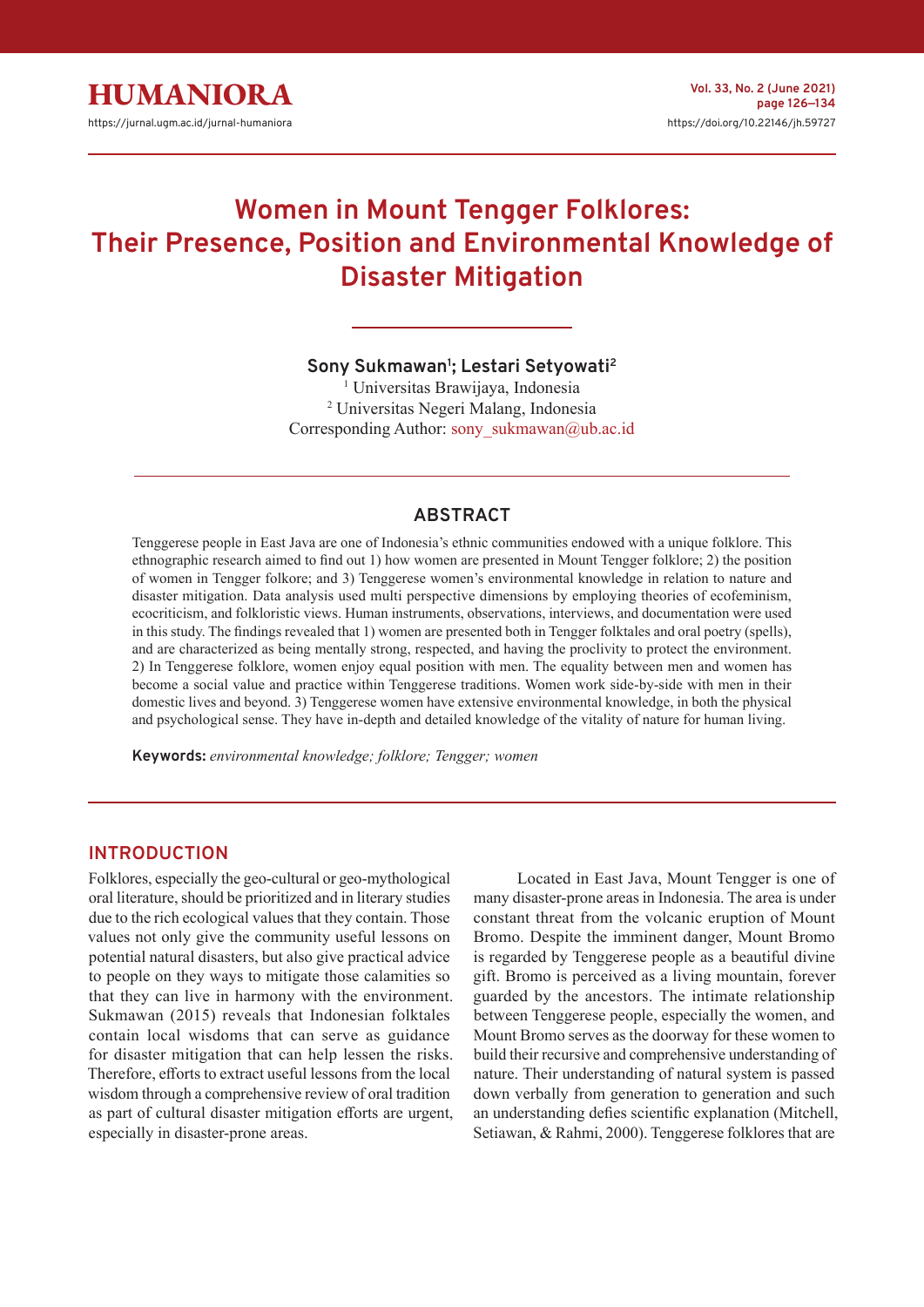born from the community's oral culture and find their expressions in traditional dances, local customs and people's behavior deliver people's reflection of nature.

As a medium of collective reflection on the natural system, folklore is laden with environmental wisdom (Sukmawan, 2018). This implies the close connection between humans, nature, oral literature, and local knowledge (Butterfield, 1993). Studies of oral literature, as part of folklore, have been conducted by numerous researchers. The first is a study by Jensen (2009). She compares the Lithuanian and Tasmanian forest poetry written in the 19th century and how they relate to the present-day conservation movements. The findings indicate the existence of folklore and mythology in *The Forest of Anykščiai* poem. She concludes that the poem contains Lithuanian mythology which describes nature as a complex ecosystem, whereas the Tasmanian poetry written in the colonial era describes nature as aesthetic, albeit simplified image. She further states that for Lithuanian and Tasmanian people, the forest becomes a cultural landscape that strengthens their sense of belonging and national identity which then serve as the basis of their moral responsibility for the conservation movement.

In Indonesia, studies on local wisdom in folklore, oral literature, oral tradition, and non-verbal traditions are numerous. Among those who researched this topic are Suyitno (2008) who investigated the expression of *Oseng* ethnic culture in Banyuwangi as expressed in their songs; Majeri Mangunjaya & Elizabeth McKay (2012) and Mangunjaya (2011) who investigated the Contribution of Islam in Natural Conservation; and Triyoga (2010) who investigated the perceptions and beliefs of Javanese living around Mount Merapi. Another study was conducted by Riley (2010) who investigated the Villager's folklore in Lore Lindu National Park, Sulawesi, Indonesia. His study shows that villagers of Lore Lindu believe in the biological, ecological, and cultural interconnect-ion between apes and humans which finds its expressions in the local taboo: humans must not harm the monkeys. The latest studies were carried out by Leoni & Indrayatti (2017) and Sukmawan (2018). Leoni & Indrayatti (2017) investigated the folklores in Kepulauan Riau and found out that the local folklore contains local wisdom that people put into practice every day, in traditional ceremonies, social systems, and relationships. Whereas Sukmawan's (2018) study reveals that oral literature of people living in the slopes of Mount Arjuna contains apocalyptic ideas. The result of the latter study shows that the apocalyptic ideas of oral literature on the slopes of Mount Arjuna slope are

reflected in the practice of assigning names to the villages, ancient sites and natural sacred sites, and the naming of the *baureksa* (local guardian spirits) in the spells, which draw the inspiration from the fragments, quotations, or partial stories of *wayang, suluk*, and ancient scriptures.

Tenggerese people and their folklores are of special interest to many researchers. Firstly, Setiawan (2008) investigated Tenggerese women's roles in their domestic, social lives, and in traditional rites. His research finding shows that Tenggerese women play some crucial roles in taking care of the families, promoting their families' welfare, educating their children, participating in social life, and taking part in traditional rites. Secondly, Mariati (2013) investigated the magic cultural values of Tenggerese culture. The findings of her study shows that cultural values of magic and spells are the representation of their prayer and the mantras, recited or chanted during the prayers, or other religious subculture, performed in the religious ceremonies, are owned by a shaman (*dukun pandhita*). The people of Tengger regard *dukun*  as the most important figure in their community. Further, Sutarto (2003) describes how Tenggerese oral tradition plays a crucial role in preserving local tradition. The finding shows that Tenggerese oral traditions become the main pillar of the local culture through their folklores (the legend of *Kasada, Karo*, and *mantra*). Thirdly, Negara (2018) investigated how Tenggerese people develop and maintain their shame culture to prevent conflict. The research finding reveals that Tenggerese people maintain their shame culture through religious education, family education, admonitions given by the elderly to the young, and social suggestions by instilling values they draw from their folklores. Fourthly, Sukmawan & Febriani (2018) investigated Tenggerese women's perception of themselves, their relation to traditional rites, and their dynamic life. The result reveals that Tenggerese women view themselves as hard workers and the ones who take responsibility for the domestic life. Moreover, they also maintain the family's financial stability while taking care of the communal life.

Several conclusions can be drawn from the previous studies. First, in general, oral literature as part of folklore has not been adequately investigated. The previous studies put more emphasis on the anthropological view. At this level, the religious-cultural context takes precedence over the textual and literal aspects of folklore (oral literature). Secondly, some of the previously mentioned research findings also seek to explore local wisdom (ecological wisdom) which is contained in the beliefs of the community. So far, however, no studies have been carried to explain environmental wisdom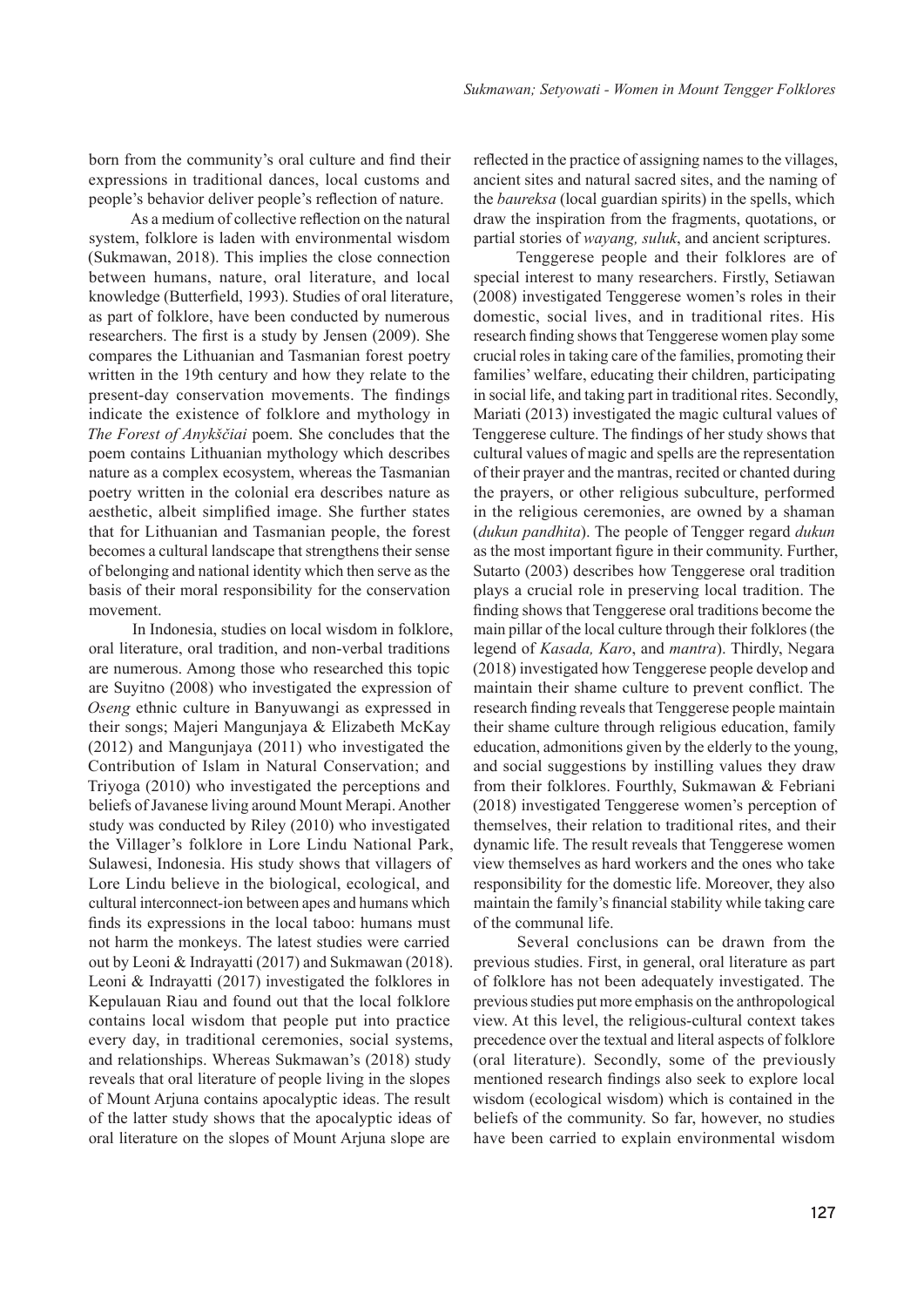in female-oriented folklores. In other words, women's environmental wisdom has not been fully explored in studies on local folklore. The issues indicate that the representation of environmental wisdom values has not been adequately researched. Therefore, despite the abundant research on folklore in Indonesia, little is done to investigate the relationship between women and folklore. In sum, oral literature -- not written literature or documented oral literature -- as part of the oral tradition, has never been treated as the focal point of many studies. Thus, a systematic and in-depth study of the values of Tenggerese women's wisdom in Tenggerese folklore for the maintenance, preservation, and recovery of natural resources and disaster mitigation is worth doing. In the present study, the research questions are formulated as follows. 1) How are women presented in Tengger Mountains folklores?

2) What is women's position in Tenggerese folklores? and 3) How does Tenggerese women's environmental wisdom shape their conservative or mitigative behavior?

## **METHOD**

This qualitative study used an inter-disciplinary approach. Such approach helps solve problems from a different point of view by using relevant cognates in an integrated manner (Sudikan, 2015). Ecofeminism theory and ecocritical approach were used in combination with cultural approaches, environmental ethics, and folkloristic approach.

The subjects of the study were Tenggerese people who still adhere to their customs and traditions. The informants of this study were the shamans (*dukun Pandita)* and their wives who are highly respected and honored by their community thanks to their extensive knowledge about their folklores (customs, traditions, and rituals). Tenggerese villages are located around Mount Tengger Mountains in East Java. Some of the said villages are scattered in Malang, Pasuruan, Lumajang, and Probolinggo districts in East Java, and the inhabitants are predominantly Hindu and they still honor their ancestral customs (Smith-Hefner, 1990). Data collection took approximately two years because respondents live in far-flung areas.

For data collection the researchers used a qualitative approach focusing on ethnographic design (Creswell, 2007) to express the cultural significance and meaning of Tenggerese people's way of life, which finds its expression in almost anything, including through their folklores (Endraswara, 2010). In a qualitative study, the human instrument becomes the most important tool in the collection and interpretation of data (Cresswell, 2003). However, other instruments were also used, namely unstructured interview, observation, and docu-mentation. The unstructured interview was deemed appropriate for the qualitative research as this instrument serves the main purpose of discovering the essential bits of data (Wilson, 2014) and to provide more profound explanations of the reasons, emotions, feelings, actions, and motivations of the subjects under study from their points of view (Compton, 2005). The researchers performed regular conversation in an intimate and friendly manner with the subjects of the study by asking some ethnographic questions within the conversation to learn how the members of a particular community see the world from their unique perspectives (Spradley & McCurdy, 2012).

The researchers also conducted observations to collect the data. As stated by Cresswell (2003) observational data is very crucial in ethnography study. Thus, the research data is in the form of folkloristic expressions embodied in expressions, speeches, or oral expressions, actions/movements, or symbolic behaviors that carry the value of women's environmental wisdom. To assist the researchers in analyzing the data, a simple coding system was used. The data was analyzed qualitatively since most of the data were non-numerical ones. The data analysis follows Miles & Huberman's (1994) model which begins with data reduction, data display, conclusion, and verification. However, as stated by Rijali (2019), in a qualitative study, data analysis is not in a linear process as it is integrated to the data collection, so the researchers can go back and forth to the data collected during the data analysis.

## **FINDING**

#### **Women's Presence in Tenggerese Folklore**

Women are presented both in Tenggerese folktales and oral poetry. Many of Javanese myths and tales depict mentally strong, independent, protective, powerful female characters (Dewi Nawangwulan in the tale of *Jaka Tarub*, Dewi Sekartaji, in the tale of *Ande-ande Lumut*, Nyai Gadungmelati in a myth about Mount Merapi). In the legend of Tengger, the figure of women imbued with the above characteristics is Roro Anteng. Roro Anteng in many versions is portrayed as a formidable, strong, hardworking, and intelligent woman. At least, in Sutarto's research (2017), the records of the intelligence of the main character Dewi Rara Anteng or Nini Umah or Nini Tengger as a *wirawati* is evident in Kasada legend of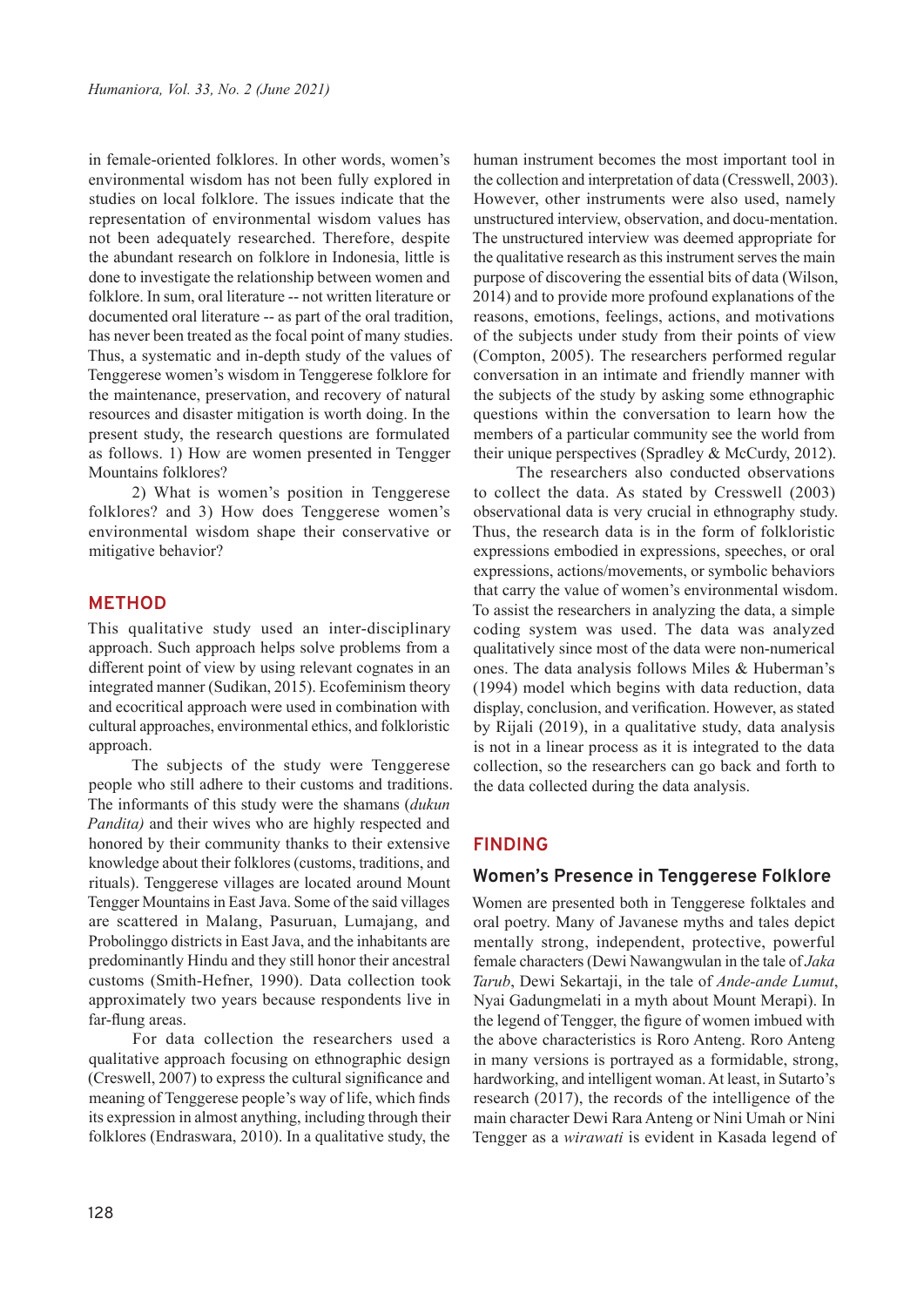Tengger Lumajang. In this version, the *wirawati*, Rara Anteng, plays more roles than Jaka Seger, her male counterpart. Her dominant role is highlighted when Rara Anteng concocts a deception to thwart the attempts of Bima Sakti who wants to marry her (Sutarto, 2017). Tenggerese women share the belief that Roro Anteng also has these characteristics: she is tough but altruistic. It is no wonder that the character of Roro Anteng becomes the role model among Tenggerese women because she is highly respected by the people there. Tenggerese women's proclivity to emulate Roro Anteng's strong character is widely known by people living in Tengger and beyond.

> Tenggerese women are not the same as any other women. Tenggerese women are strong, polite, diligent, and courageous. We rarely misbehave. The spirit of cooperation among us is also very strong. For example, one week before a wedding ceremony is held, we start to help the host (Informant 1/F/Hariati/39).

Tenggerese folktale tells the presence of female figures possessing various characteristics that are displayed either explicitly or implicitly. The tale of the village of Mororejo brings out the figure of a firm and patriotic woman in the mother of King Brawijaya. Meanwhile, the figure of women who are willing to sacrifice for others is shown in the legend of *Sekam Ndawa* Village.

Women are also presented in the oral poetry (mantras) of the Tengger community. These mantras are recited by the spiritual leaders during religious ceremonies, when locals build a house or celebrate the arrival of new family members, in wedding ceremonies, funerals, and village salvations. When samans chant the mantras, the spiritual presence of women can be seen in the figures of *danyang* (local term for guardian spirits) who are believed to guard many places in Tengger. Tenggerese women can be categorized into three types, each of which emulate the traits of *moncopat* (the guardian spirit of the cardinal directions) the local guardian spirit, and village guardian spirit. The position of spirit *moncopat* in the spell of *pamenyanan is* under *Nini Nyokro Buono Kaping* and *Sewelas.* The female local guardian spirits who reside in the villages of Tengger region are also mentioned in several magical chants. In a chant called *Ngaturen Sajen Tamping*, the spirit is named *Nini Towok* who is in charge of *danyang umah* (guardian spirit of the house), *Nini Sorosoti, who is known* as *danyang pawon* ( the guardian spirit of the kitchen), *Nini Kolo Kancing, who is lolcally known* as *danyang lawang* (the guardian spirit of the door), and *Nini Kolo Kenjer, the guardian spirit of* 

*the* road, *Nini Soro Soti*, the guardian spirit of fire; *Nini Kolo Kancing, who is also known* as *danyang lawang* (the guardian spirit of the door); *Nini Kolo Jenger, danyang jogan* (the guardian spirit of the ground); and *Nini Kolo Kenjer, who is known* as the *danyang dalan* (the guardian spirit of the street). These guardian spirits safeguard the space inside and outside the house.

The women of Tenggerese villages include *Nini Sundari* (the guardian spirit of Argosari village), *Nyai Juminah* (the guardian spirit of Padakaya village), *Mbah Srintil* (the guardian spirit of Kaliteja village), *Mbah Mauni* (the guardian spirit of Mororejo village), *Nini Purwosari, Nini Mergosari*, and *Nini Sumber-sari* (whose names are mentioned in *Pamenyanan magical chants*). In a nutshell, the presence of those guardian spirits is manifested the magical chants that carry their names.

#### **Women's Position in Tenggerese Folklore**

**In Tengger, women and men are equals**. Equality between Tenggerese men and women has become a value which is widely practiced in the local customs. In the oral tradition, important lessons on equality are presented in the story of Rara Anteng and Jaka Seger (Setiawan, 2008: 146). The male and female personae of this story help each other in their domestic life and beyond. Rara Anteng is not only responsible for handling the work at home; she also helps Jaka Seger till the land. The epic struggle of two mythological creatures in the legend of Bromo mountain has profoundly affected the socio-cultural construction of men and women, that in both domestic and community life they share the same position. The spirit of gender equality serves as the foundation of Tenggerese women's strategic roles in their communities(Setiawan, 2008: 139-140).

The spirit of equality between men and women in finds its roots in several Tengger folklores, like the Legend of Karo*, and is visually expressed in traditional dances called Sodoran* and *Ujung*. In the legend of *Karo* legend, men and women are personified in *Setia* and *Setuhu, servants of Aji Saka*. *Setia* symbolizes men and *Setuhu* is the symbol of women. These characters carry out different assignments. In this tale, *Setia has to escort his master* Aji Saka on an epic journey to the Kingdom of Medang kamulan to meet King *Dewata Cengkar.*

 Meanwhile, *Setuhu* stays in the place to look after Sarutama heirloom. Both Setia and Setuhu are strongly committed to their duties even though their lives are at stake. This narrative bears the symbol of men and women's obligation to share equal roles while maintaining loyalty and responsibility. Furthermore, *Setia* and *Setuhu* symbolize the Sarutama heirloom. This heirloom is also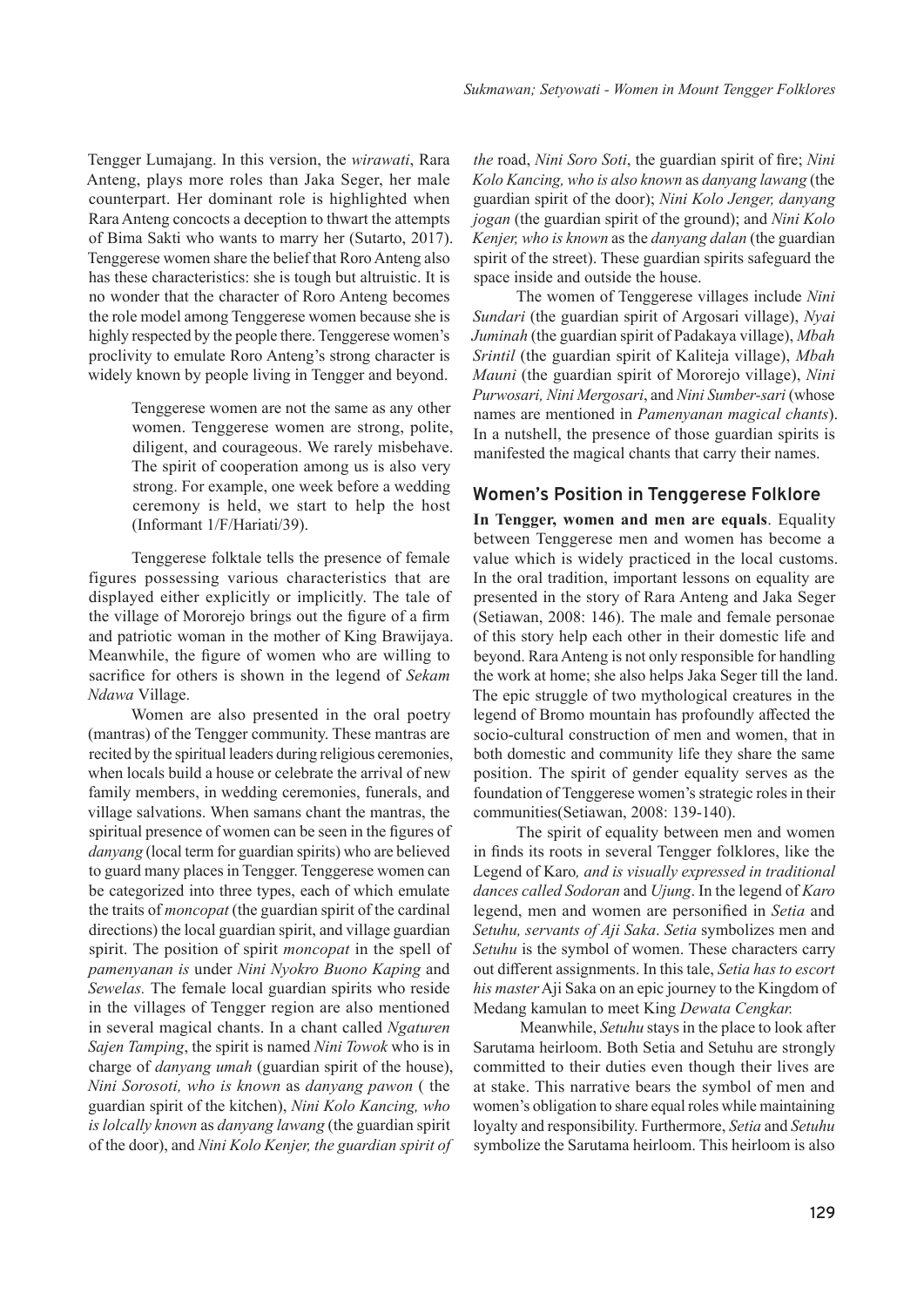considered a symbol of the constituent elements of life.

*Ujung* and *Sodoran dances are always staged to mark the* Yad Karo ritual. Tenggerese people who faithfully preserve their tradition explain that the ritual is intended to protect local men and women (symbolized by Setia and Setuhu). This ritual also symbolizes men and women's sacral duties to carry and bear the seed of life and fertility (Sutarto, 2008). The Yad Karo ceremony, which coincides with the full moon of Karo (15th of Karo) is one of the quintessential Tenggerese festivities, and it also symbolizes *paran dumadi* (the origin of human existence).

> Karo symbolises the concept of paran dumadi (the origin of human existence) and this ritual has its roots in the legend of Aji Saka and his punakawan (servants) named Setia (literally meaning the loyal or faithful) and Setuhu (keeper of promises or covenants). These characters are the symbols of men and women (Informant 2/M/Eko Warnoto/44).

The origin of human life is portrayed in the Legend of Karo, especially through the figure of Aji Saka and his two servants. *Ujung-ujungan* dance is laden with the symbol of the faithful servants S*etia* and S*etuhu*. The dance symbolizes the battle and unification of the two lifeforming elements. Technically, Ujung dance is performed by two dancers, each carrying a tool (property) made of rattan. Rattan symbolizes the heirloom (Sarutama) symbolizes the two life-forming elements. The dancers take turns in flailing the rattan sticks and striking each other with these sticks. The dancers do not strike each other simultaneously: when one strikes, the other receives the blow. Every single blow of the rattan stick symbolizes a gift of life that they call '*nutfah*'. Accepting the blow is the metaphor for their willingness to receive and plant the seed of life. Similarly, *Sodoran* dance is laden with philosophical values. *Sodor* or *Sodoran* is a sacral dance that is performed at the height of Karo festivity. This dance is performed by four men (or, alternatively by six men and women). *Sodoran* dance visually narrates the unification of man and woman: their first encounter, the courtship, romance, and nuptials.

#### **Tenggerese Women's Environmental Knowledge**

Tenggerese women have profound and extensive knowledge of the environment in the physical and psychological sense. They have in-depth and detailed knowledge about the vitality of nature for human living. They respect nature and the place they live in. As a result, they take care of nature as a part of their lives. The way these people utilize and manage water best exemplifies this wisdom. To the women of Tengger women, water is not only perceived as a natural resource that is needed for daily and domestic. They see water as a living entity; in addition to sustaining life, water also needs nurturing. They see it necessary to provide water with offerings as a way of appeasing the guardian spirits who guarantee its adequacy and sustainability. Tenggerese women's way of regarding and treating water as a living element determines the sustainability of the ecosystem because such understanding manifests itself in the way those people respect not only water but also everything that surrounds them like the forests, hills, the ground, the trees, plants, and animals who inhabit the ecosystem

Tenggerese women prepare offerings for water because they believe that water has a guardian spirit (*Danyang)* that controls it. Offerings for water are called *tamping.* These offerings are meant to satisfy the demands of the said *Danyang* so that they will not interfere with human life. *Tamping* is a small offering placed in a special place called *padanyangan where the danyang is believed to dwell and reign*. The dish consists of flowers like *kenikir, tanlayu*, and *putihan* leaves (eucalyptus leaves), and a piece of wheat cake (Sutarto, 2008: 246). When human life is not disturbed by the invisible spirits and when they regularly satiate the demands of the supernatural beings around them, they live side by side in harmonious coexistence. This creates a harmonious relationship between all elements of life. Thus, *tamping* is a symbolic device to build a harmonious life.

Tenggerese women's physical, spatial and mystical understanding of water constitutes a form of environmental knowledge. The naming of the springs, the understanding of the location of its existence, and the way they treat these natural resources seems very simple and plain. And yet, such simple understanding serves as the basis and controls their transcendental behavior. Human's humility and modest behavior is evident in their utmost respect to water as a living entity that deserves to be respected and protected. *Tamping* is an offering which is intended to accompany (limit, cover, protect) the life of water and its d*anyang*, to accompany human life, to help forge the good harmonious and mutually rewarding relationship between human and the *danyang*. When some inconsistency occurs, Tenggerese women will make efforts to rectify the situation in rituals called the *slametan* in which generous offerings are made for the guarding spirits. *Slametan* rituals and the offerings are part of the traditional knowledge system for disaster mitigation and natural conservation. It can be said that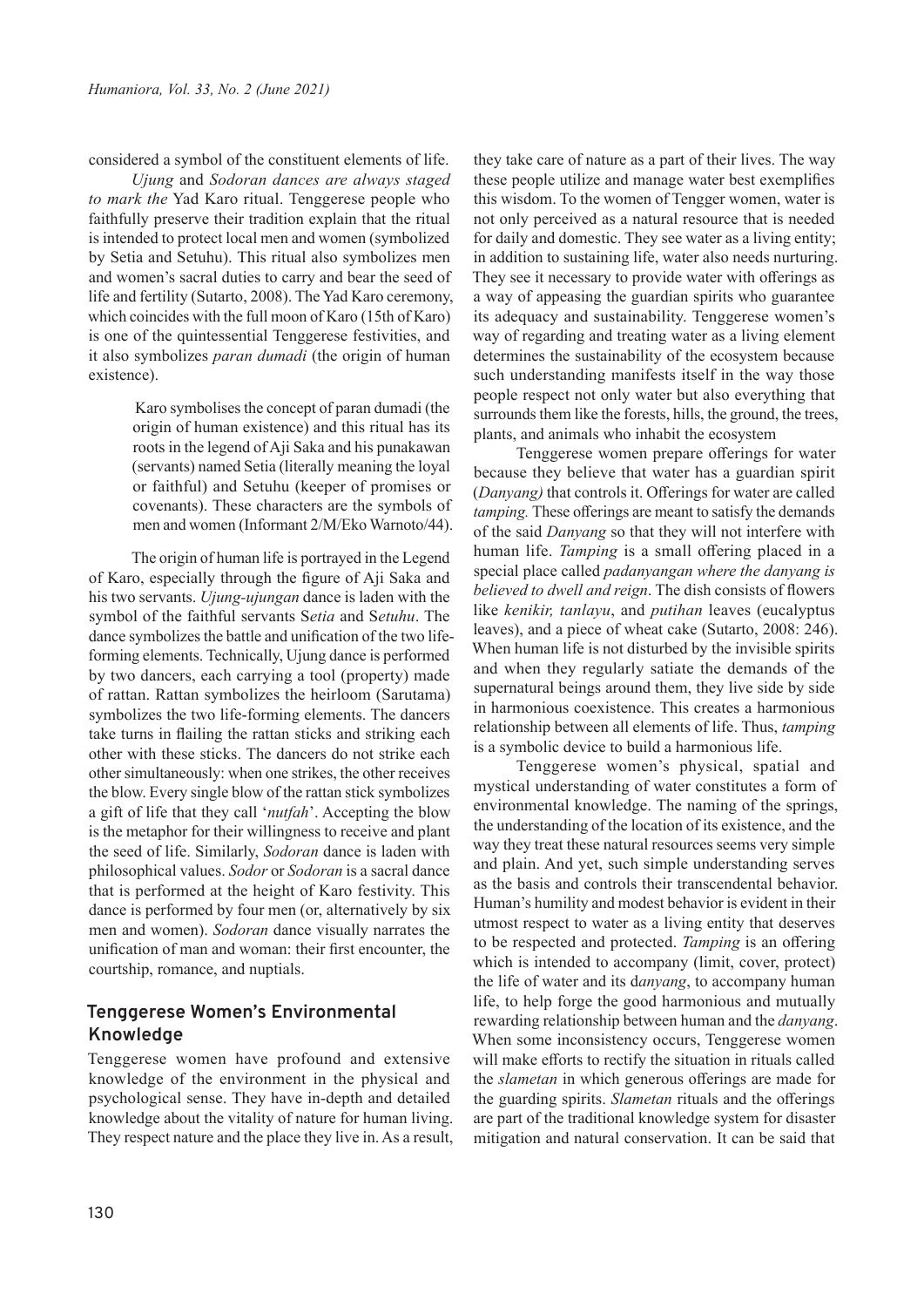*tamping* is an instrument for natural conservation deep down inside it serves as a religious expression and human's desire to create a harmonious life. The offering's full ingredients (local flowers such as *kenikir, tanlayu*, and *putihan* leaves), implicitly carries the ecological message to preserve several endemic plants they use in the rituals.

#### **DISCUSSION**

 In a study of Merapi and its people, Triyoga (2010) sums up the manifestations of ecological wisdom in a series of offerings and ritual or salvation ceremonies. People living on the slopes of mount Merapi perform *slametan* to give alms of the ancestral spirits and those inhabiting the mountain. Tenggerese people perform the *slametan* rituals for the very same reasons. The belief in the existence of ancestral spirits that guard the village is shared by Tenggerese villagers and this faith is passed down from one generation to another Suseno (1993) reveals that Tenggerese villagers' belief in ancestral and guardian spirits is shaped by their belief in afterlife; following death, the human souls will remain close to their village to take care of the living. Such conviction is confirmed by the common belief among the Javanese people that from the very beginning of time the island of Java was inhabited by supernatural creatures. The supernatural creatures have their king or queen. The ancient chant of *Suluk Dhanghyangan* describes several Javanese world supernatural leaders like Ki Wenangtaji who reigned in Jepara, Ni Daruni, the sovereign of Trenggalek, Ki Tlekah Ngawang-Ngawang who ruled on mount Gunung Agung, Ni Rara Dhenok the ruler in Demak, Ki Jalela Ardi on Mount Sumbing, Ki Krama Ardi on Mount Merbabu, and many others (Hadisutrisno, 2009).

In the case of Tengger, the naming of the ruler of the universe, and spirits who guard the area of Tengger, the villages and the household premises is of utmost importance. The names and titles are a tribute to the ancestors of Tenggerese people. These characters have an important position in the locals' religious life and social life. The respect for the ancestors characterizes and bears evidence to Javanese people's dependence on the spirit (Endraswara, 2010:81). The presence of supernatural world is evident through the invisible forces. The typical Tenggerese woman perceives the universe as a place where her well-being depends on whether she can adapt herself to those spiritual powers. To appease the spirits, Tenggerese women regularly give offerings and host *slametan* so that so they can be spared from harms caused by the spirits and can maintain harmony with the cosmos. Cosmic harmony, then, is the ultimate

aim of all these customary rites, attitudes, and beliefs learned and practiced by Tenggerese women. The variety of *slametan* along with the various symbols of offerings, the mentioning of ancestral spirits and their dwelling places, as well as the various naming of village *danyang*  in Tengger local narratives, are a protective mechanism aimed at guarding the cosmos.

The sanctification of the psychic presence of *baureksa* (spirits who guard certain places) by Tenggerese women in the context of Tenggerese rite system is the key to Tengger area's natural conservation. The sacredness of the *danyang* not only affects the places they inhibit; their presence and sovereignty extend to the surrounding areas where they guard the beasts and the vegetation that people grow (Durkheim, 2001). For Tenggerese women, the universe of Tengger that psychologically presents itself in the form of sacred *danyang* lies between the ‹biological nature› (mountains, the land, the sky, the animals and plants) and the 'mind'. The psychic realms are experienced by Tenggerese in their imaginations. From the perspective of environmental ethics, their awareness of the natural intrinsic values serves as the basis of respect for nature as a part of the ecology. Recognition of the intrinsic values of nature implies the recognition of the inherent value that nature deserves to be respected. Nature earns respect not only because human life depends on it, but first because of the ontological reality that man is a part of nature. Javanese people see reality as a holistic unity. Furthermore, within the framework of the cosmocentric-spiritual Eastern outlook, man and nature are unity in harmony (Saryono, 2008). Even though *slametan* is imbued with social nuances, prayers for salvation chanted in the rituals extend beyond that social dimension.

Values of harmony between man and nature are not only indicated in the *slametan* rite along with the *mantra* as the most important part of the whole ritual, but they are also visible in the expression of the narratives of folklores. Tenggerese folklores are full of environmental themes. These themes make up the ethical orientation of their folklore. As a 'text,' Tenggerese folklore has a distinctive characteristic. This peculiarity is seen in the cosmic-spiritual breath born out of harmonious blending of Tenggerese spirituality and Hindu-Buddhist mysticism. This cosmos-centered spiritual breath serves as the source of the values of environmental wisdom in Tenggerese oral tradition (Sukmawan, 2015).

In the realm of education, the synergy of environmental conservation and the preservation of tradition can be created through the introduction of (oral) literary texts which deliver environmental wisdom.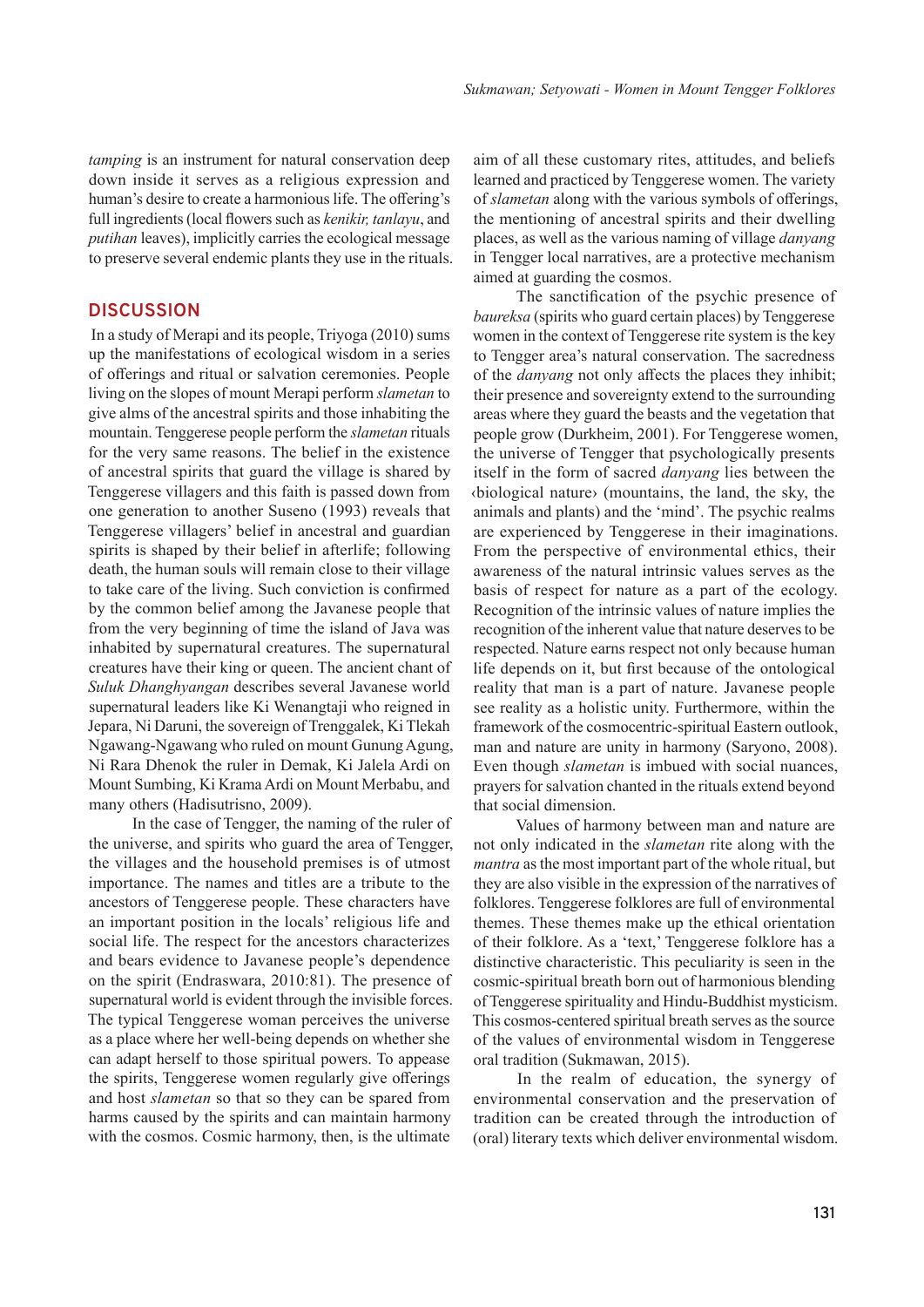The wisdom of the environment, as an important part of indigenous knowledge of Tenggerese society, is stored in the collective memory of the people and manifests itself in their daily activities. This knowledge is expressed in stories, songs, folklore, proverbs, dances, myths, cultural values, beliefs, rituals, and social life. Environmental wisdom, as part of indigenous knowledge, is communicated orally, with specific examples, and through local culture. This form of communication and cultural habit organization is essential for locallevel decision-making processes and the preservation, development, and dissemination of this knowledge (Semali, & Kincheloe, 1999). In addition to customary organizations, educational can potentially help preserve, develop, and even disseminate or spread the values of environmental wisdom.

The value of environmental wisdom and environmental awareness are included in one of the values of character education which has become a mainstream in Indonesian education. Character education has become an educational movement that nurtures students' social, emotional, and ethical developments. Character education marks the collective effort to teach children how to make wise decisions and practice them in their daily lives so that they can make a positive contribution to the environment (Kesuma, Triatna, & Permana, 2013). Among the 18 characters to be taught to Indonesian learners is taking care the environment (Center of Curriculum, Ministry of National Education, 2011). Taking care of the environmental is described as attitudes and actions aimed at preventing the damage to the surrounding environment and making efforts to repair the damaged ecosystem (Listyarti, 2014).

In the case of Tenggerese women under this study, it is apparent that their attitudes and life principles are meant to (i) respect nature, as indicated in the mention of cosmic spirits in the recitation of *mantra* ; (ii) maintain cosmic solidarity, as reflected in of various *slametan* rituals; (iii) have a moral responsibility for nature, as reflected in one of the goals of *slametan., to restore natural equilibrium*; and (iv) to hold up the principle of not to causing harm to nature, to lead a simple life and maintain harmony with nature, as is reflected in the utilization of natural elements and ingredients for the offerings. These are the realities of the environmental wisdom of Tenggerese women. The consensus of ecofeminism in liberal view is the improvement of normative devices for women to overcome the social stigma of their biological characteristics and join men in environmental conservation projects (Merchant, 1990). They regard working hand in hand with men (husbands) as something

positive. These women have managed to overcome their otherwise stigmatized biological characteristics by joining men (husbands) in managing and conserving nature. Implementing customary obligations jointly with men has become a norm among Tenggerese women as a manifestation of maintaining of justice (Sutarto, 2003:40). In solving problems, these women always prioritize the importance of harmony, make prior agreements with their husband and avoid violence. The number of customary rituals they perform each year does not necessarily make Tenggerese women feel burdened and confined by male domination. They do not see it necessary to talk about radical feministic ideas of women's liberation, or the idea of socialist feminism about the dominance of structures because their willingness to preserve and cherish their ancestral heritage overrides those ideas This attitude enables Tenggerese women to live their daily lives peacefully. Maintaining ethics as one of the spiritual philosophies of radical eco-feminism has long been practiced in their lives and such tradition has been preserved for generations. For Tenggerese women, nature is spiritual and personal.

#### **CONCLUSION**

Several conclusions can be drawn from the findings of this study. Firstly, Tenggerese folklore presents women as respected figures, both in folktales and oral poetry. Women are portrayed in the folklore as characters having noble personality: mentally strong, respectable, having the innate proclivity to guard the nature.

These characteristics reflect the traits of the guardian spirits (*danyang, pepunden*, or *baureksa*) who keep watch of the regions' time and places. Tenggerese women believe that the presence of supernatural powers (spirits) not only influences their social lives but also has a preservatory effect on nature. Secondly, the folklore also contains the depiction of the equality between men and women, where they share the same domestic and social responsibilities, as shown in their traditional dances (*Sodoran and Ujung)*, their folktales (The Legend of *Karo*, the story of *Roro Anteng and Jaka Seger*), and religious rituals. Tenggerese women work side-by-side with men (their husbands) to manage and conserve nature through job divisions during the observance of *slametan* and customary rituals. These special mechanisms of rituals and offerings are believed to help people to maintain and restore their harmonious relationships with nature. Thirdly, Tenggerese women have in-depth environmental knowledge, as is reflected in their folklore and offerings, the latter of which are known as *tamping*. As part of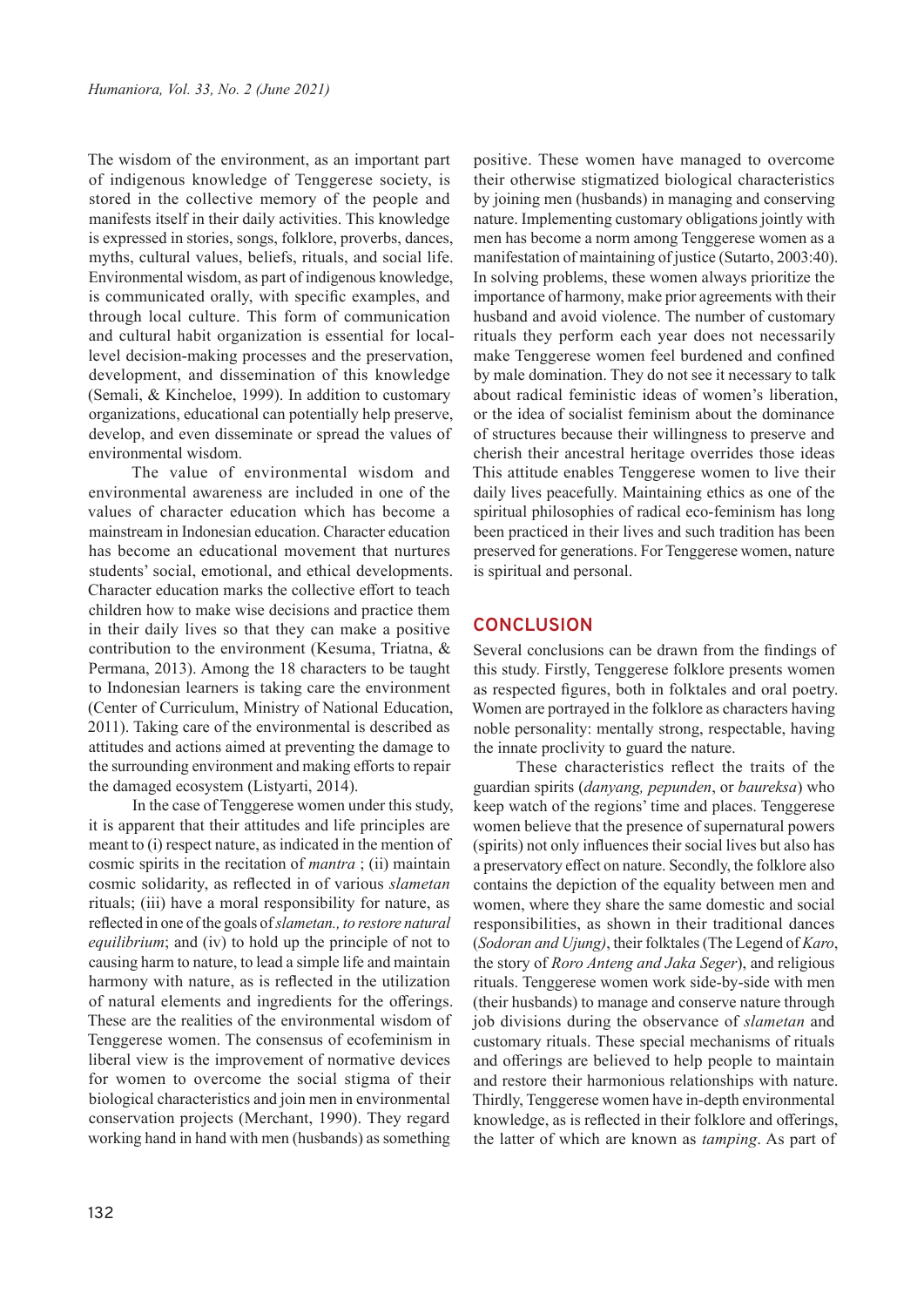their moral responsibility for nature, Tenggerese women hold *slametan rituals that* metaphorically serve to restore the cosmic balance. *Slametan* thus becomes the heart of natural conservation. The significance of *slametan* rituals in anticipating or mitigating disasters is not practical or technical, but rather symbolic.

The ecological messages that can be drawn from women in Tenggerese folklore are (1) having a respect for nature is the starting point for attempts to save the environment, whereas disrespect marks the beginning of environmental destruction; (2) cosmic solidarity assures the harmonious relationship between Tenggerese woman and nature ; (3) natural disasters are addressed as a form of natural imbalance triggered by the wrong behavior of Tenggerese people. Considering the wealth of environmental teachings contained in Tenggerese folklore, its relevance to character education, along with the importance of institutionalizing indigenous knowledge in local education policy, it is necessary to enshrine Tenggerese folklore in the local content curriculum. This will not only preserve Tenggerese cultural heritage but also save future generations from "cultural amnesia."

 Some recommendations can be made for local education policymakers and future researchers. Firstly, since the values of environmental wisdom contained in Tenggerese folklore are highly relevant to character education, it would be appropriate to make it the centerpiece of the of local content because so far Tenggerese cultural wealth has been given little attention in the local educational policy. The inclusion of Tenggerese folklore in the local content curriculum may enrich future generations' knowledge of their cultural values and wisdom, as nowadays many young Tenggerese people are becoming "aliens" to their own culture. After all, it is the younger generation that bears the responsibility to protect, preserve, and maintain their community's cultural identity. Secondly, since this study focuses mainly on verbal folklore (*mantra*, songs, legend, myths) and partly verbal folklore (dance), future researchers are advised to explore other types of folklore, with an emphasis on the material folklores (house, traditional costumes, traditional food, and beverages). These folklores, sadly, have not been explored much.

#### **REFERENCES**

- Butterfield, D. (1993). Toccata and Fugue: The Hegemony of the Eye/I and the Wisdom of the Ear. *The Trumpeter, 10*(3), 106-111.
- Center of Curriculum National Education Ministry. (2011). *Pedoman Pelaksanaan Pendidikan Karakter:*

*Berdasarkan Pengalaman di Satuan Pendidikan Rintisan*. Jakarta: Pusat Kurikulum Balitbang Kemdiknas.

- Compton, S. (2005). Qualitative Research Methods: The Unstructured Interview. *Canadian Journal of Dental Hygiene, 39*(1), 14–22.
- Cresswell, J. W. (2003). Qualitative, Quantitative. and Mixed Methods Approaches. In *Research Design*, Second Edition (pp. 3–26). https://doi.org/10.3109/ 08941939.2012.723954
- Creswell, J. W. (2007). Qualitative Inquiry And Research Design: 2, . (2007). Five qualitative approaches to inquiry. In *Qualitative Inquiry and Research Design: Choosing Among Five Approaches* (pp. 53–80).
- Durkheim, E. (2001). *The Elementary Form of The Religious Life: Sejarah Bentuk-bentuk Agama yang Paling Dasar*. Translated by Inyiak Ridwan Muzir and M. Syukri. Jogjakarta: IRCiSoD.
- Endraswara, S. (2010). *Folklor Jawa: Bentuk, Macam, dan Nilainya*. Jakarta: Penaku.
- Hadisutrisno, B. (2009). *Islam Kejawen*. Yogjakarya: Eule Book.
- Jensen, C. (2009). Poe(trees) of Place: Forest Poetics ini Lithuania and Tasmania. *Journal of Ecocriticism, 1*(2), 43-44.
- Kesuma, D., Triatna, C., & Permana, J. (2013). *Pendidikan Karakter: Kajian Teori dan Praktik di Sekolah*. Bandung: Remaja Rosdakarya.
- Leoni, T. D., & Indrayatti, W. (2017). Muatan Kearifan Lokal dalam Cerita Rakyat Kepulauan Riau. *Jurnal Kiprah, 5*(2), 61-80.
- Listyarti, R. (2014). *Pendidikan Karakter dalam Metode Aktif, Inovatif, dan Kreatif*. Jakarta: Esensi.
- Majeri Mangunjaya, F., & Elizabeth McKay, J. (2012). Reviving an islamic approach for environmental conservation in Indonesia. *Worldviews: Environment, Culture, Religion, 16*(3), 286–305. https://doi. org/10.1163/15685357-01603006
- Mangunjaya, F. M. (2011). Developing environmental awareness and conservation through Islamic teaching. *Journal of Islamic Studies, 22*, 36–49. https://doi. org/10.1093/jis/etq067
- Mariati, S. (2013). Nilai-Nilai Kultural Magisme Tengger. *Jurnal Agri. 3*(1), 62-69 .
- Merchant, C. (1990). Ecofeminism and Feminist Theory in lrene Diamond and Gloria Feman Orenstein (Eds.). *Reweaving the World: the Emergence of Ecofeminism*. SierraClub Books. San Francisco. CA.
- Miles, M. A., Huberman, M. B. (1994). Miles and Huberman (1994)- Chapter 4.pdf. In *Qualitative Data Analysis: An Expanded Sourcebook* (pp. 50–72).
- Mitchell, B. Setiawan, B., & Rahmi, D.H. (2000). *Pengelolaan Sumberdaya dan Lingkungan*. Yogjakarta: Gajah Mada University Press.